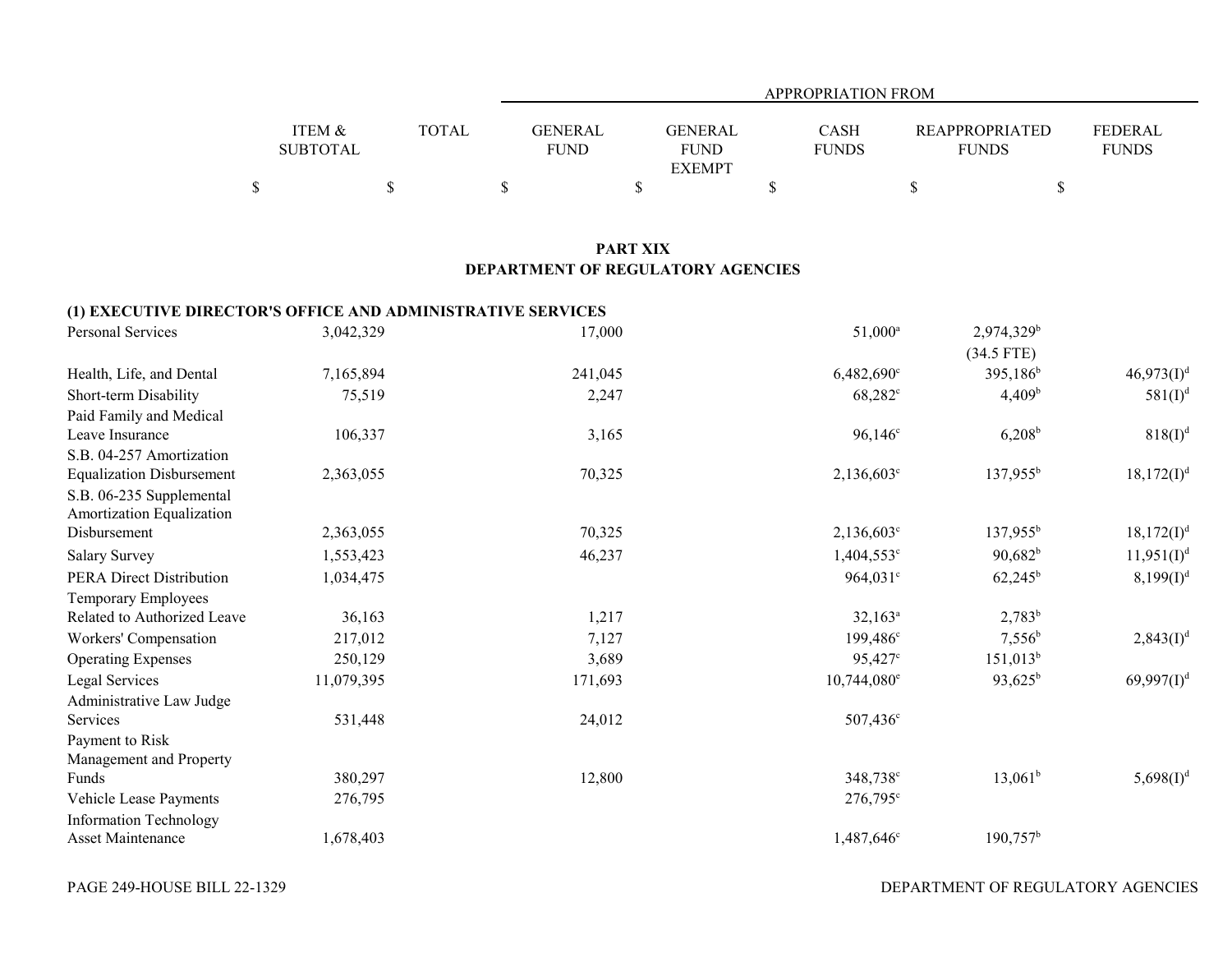|                          |                                           |          |   | <b>APPROPRIATION FROM</b>     |    |                                                |    |                        |                                       |              |                                |
|--------------------------|-------------------------------------------|----------|---|-------------------------------|----|------------------------------------------------|----|------------------------|---------------------------------------|--------------|--------------------------------|
|                          | <b>TOTAL</b><br>ITEM &<br><b>SUBTOTAL</b> |          |   | <b>GENERAL</b><br><b>FUND</b> |    | <b>GENERAL</b><br><b>FUND</b><br><b>EXEMPT</b> |    | CASH<br><b>FUNDS</b>   | <b>REAPPROPRIATED</b><br><b>FUNDS</b> |              | <b>FEDERAL</b><br><b>FUNDS</b> |
|                          | \$<br>\$                                  |          | D |                               | \$ |                                                | \$ |                        | D                                     | \$           |                                |
| Hardware/Software        |                                           |          |   |                               |    |                                                |    |                        |                                       |              |                                |
| Maintenance              | 590,939                                   |          |   | 800                           |    |                                                |    | 331,537°               |                                       | $258,602^b$  |                                |
| Leased Space             | 4,533,645                                 |          |   | 167,080                       |    |                                                |    | $3,766,427^{\circ}$    |                                       | $433,158^b$  | $166,980(I)^d$                 |
| Payments to OIT          | 5,033,577                                 |          |   | 176,741                       |    |                                                |    | $4,856,836^{\circ}$    |                                       |              |                                |
| <b>CORE Operations</b>   | 365,367                                   |          |   | 14,158                        |    |                                                |    | $327,931^{\circ}$      |                                       | $18,814^{b}$ | $4,464(I)^{d}$                 |
| Consumer Outreach/       |                                           |          |   |                               |    |                                                |    |                        |                                       |              |                                |
| <b>Education Program</b> | 205,000                                   |          |   |                               |    |                                                |    | $205,000$ <sup>f</sup> |                                       |              |                                |
|                          |                                           | 10.00007 |   |                               |    |                                                |    |                        |                                       |              |                                |

42,882,257

<sup>a</sup> Of this amount, an estimated \$6,500 shall be from the Department of State Cash Fund created in Section 24-21-104 (3)(b), an estimated \$4,000 shall be from the Colorado Commission for the Deaf, Hard of Hearing, and Deafblind Cash Fund created in Section 26-21-107 (1), C.R.S., an estimated \$4,000 shall be from the Uniform Consumer Credit Code Cash Fund created in Section 5-6-204 (1), C.R.S., an estimated \$4,000 shall be from the Private Occupational Schools Fund created in Section 23-64-122 (1), C.R.S., an estimated \$3,500 shall be from the Racing Cash Fund created in Section 44-32-205 (1), C.R.S., an estimated \$3,500 shall be from the Plant Health, Pest Control, and Environmental Protection Cash Fund created in Section 35-1-106.3 (1), C.R.S., an estimated \$3,000 shall be from the Broadband Administrative Fund created in Section 24-37.5-119 (4)(a), C.R.S., an estimated \$2,500 shall be from the Limited Gaming Fund created in Section 44-30-701 (1), C.R.S., an estimated \$2,000 shall be from the Veterans Assistance Grant Program Cash Fund created in Section 28-5-712 (3), C.R.S., an estimated \$2,000 shall be from the Community Crime Victims Grant Program Cash Fund created in Section 25-20.5-801 (9)(a), C.R.S., an estimated \$2,000 shall be from the Evidential Breath-Testing Cash Fund created in Section 42-4-1301.1 (9)(a), C.R.S., an estimated \$2,000 shall be from the Underfunded Courthouse Facility Cash Fund created in Section 13-1-303 (1), C.R.S., an estimated \$2,000 shall be from the Harm Reduction Grant Program Cash Fund created in Section 25-20.5-1102 (1), C.R.S., an estimated \$2,000 shall be from the Justice Reinvestment Crime Prevention Cash Fund created in Section 24-32-120 (1)(c), C.R.S., an estimated \$2,000 shall be from the Conveyance Safety Fund created in Section 9-5.5-111 (2)(b), C.R.S., an estimated \$2,000 shall be from the Stationary Sources Control Fund created in Section 25-7-114.7 (2)(b)(I), C.R.S., an estimated \$2,000 shall be from the Workers' Compensation Cash Fund created in Section 8-44-112 (7)(a), C.R.S.,and an estimated \$34,163 shall be from various cash funds.

b These amounts shall be from departmental indirect cost recoveries or the Indirect Costs Excess Recovery Fund created in Section 24-75-1401 (2), C.R.S.

c These amounts shall be from various sources of cash funds.

<sup>d</sup> These amounts shall be from the Equal Employment Opportunity Commission, the U.S. Department of Housing and Urban Development, the U.S. Department of Justice, and the Health Information Counseling and Assistance Grant Program, and are included for informational purposes only.

e This amount shall be from various sources of cash funds.

f Of this amount, \$200,000 shall be from the Consumer Outreach and Education Cash Fund created in Section 24-34-108 (2), C.R.S., and \$5,000 shall be from the Moving Outreach Fund created in Section 40-10.1-509, C.R.S.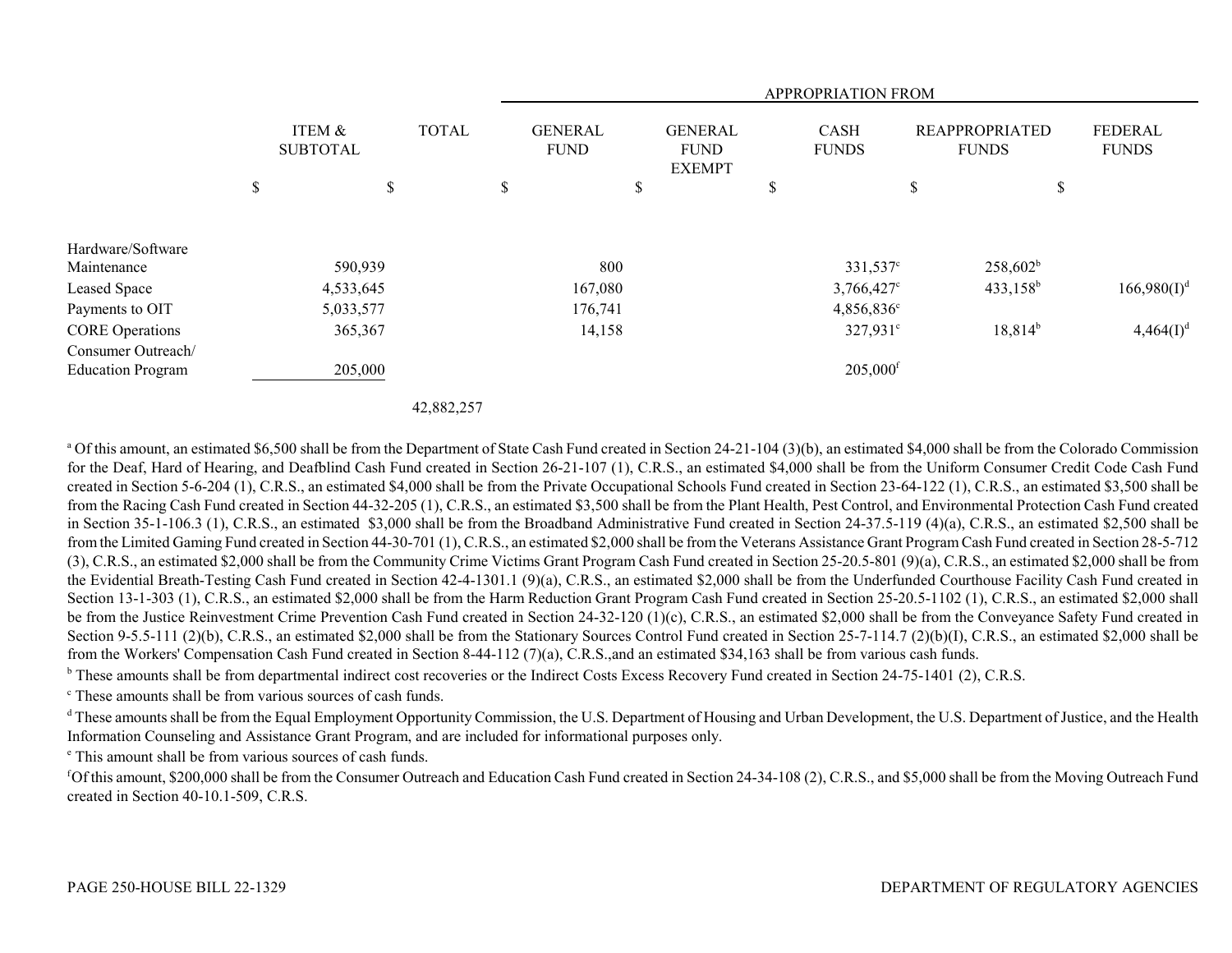|                                 |                           |              | APPROPRIATION FROM            |                                                |                             |                                       |                                |  |  |  |
|---------------------------------|---------------------------|--------------|-------------------------------|------------------------------------------------|-----------------------------|---------------------------------------|--------------------------------|--|--|--|
|                                 | ITEM &<br><b>SUBTOTAL</b> | <b>TOTAL</b> | <b>GENERAL</b><br><b>FUND</b> | <b>GENERAL</b><br><b>FUND</b><br><b>EXEMPT</b> | <b>CASH</b><br><b>FUNDS</b> | <b>REAPPROPRIATED</b><br><b>FUNDS</b> | <b>FEDERAL</b><br><b>FUNDS</b> |  |  |  |
|                                 | \$<br>\$                  |              | \$                            | \$                                             | \$                          | \$                                    | \$                             |  |  |  |
| (2) DIVISION OF BANKING         |                           |              |                               |                                                |                             |                                       |                                |  |  |  |
| Personal Services               | 4,153,242                 |              |                               |                                                | $4,153,242^{\circ}$         |                                       |                                |  |  |  |
|                                 |                           |              |                               |                                                | $(40.0$ FTE)                |                                       |                                |  |  |  |
| <b>Operating Expenses</b>       | 490,733                   |              |                               |                                                | $490,733^{\circ}$           |                                       |                                |  |  |  |
| <b>Board Meeting Costs</b>      | 23,500                    |              |                               |                                                | $23,500^{\circ}$            |                                       |                                |  |  |  |
| <b>Indirect Cost Assessment</b> | 357,951                   |              |                               |                                                | 357,951 <sup>a</sup>        |                                       |                                |  |  |  |
|                                 |                           | 5,025,426    |                               |                                                |                             |                                       |                                |  |  |  |

<sup>a</sup> These amounts shall be from the Division of Banking Cash Fund created in Section 11-102-403, C.R.S.

| (3) CIVIL RIGHTS DIVISION       |              |           |                      |                  |
|---------------------------------|--------------|-----------|----------------------|------------------|
| Personal Services               | 2,943,205    | 1,791,155 | 678,990 <sup>a</sup> | $473,060(I)^{b}$ |
|                                 | $(35.3$ FTE) |           |                      |                  |
| <b>Operating Expenses</b>       | 105,556      | 62,380    |                      | $43,176(I)^{b}$  |
| Hearings Pursuant To            |              |           |                      |                  |
| Complaints                      | 18.000       | 17,000    |                      | $1,000(I)^{b}$   |
| <b>Commission Meeting Costs</b> | 12,374       | 5,174     |                      | $7,200(I)^{b}$   |
| <b>Indirect Cost Assessment</b> | 92,231       |           |                      | $92,231(I)^{b}$  |
|                                 |              | 3,171,366 |                      |                  |

<sup>a</sup> This amount shall be from statewide indirect cost recoveries or the Indirect Costs Excess Recovery Fund created in Section 24-75-1401 (2), C.R.S.

<sup>b</sup> These amounts shall be from the Equal Employment Opportunity Commission and the U.S. Department of Housing and Urban Development and are shown for informational purposes only.

| (4) OFFICE OF THE UTILITY CONSUMER ADVOCATE |  |  |  |  |
|---------------------------------------------|--|--|--|--|
|---------------------------------------------|--|--|--|--|

| Personal Services  | 1,292,188 | $1,292,188^{\rm a}$ |
|--------------------|-----------|---------------------|
|                    |           | $(11.0$ FTE)        |
| Operating Expenses | 61,214    | $61.214^{\circ}$    |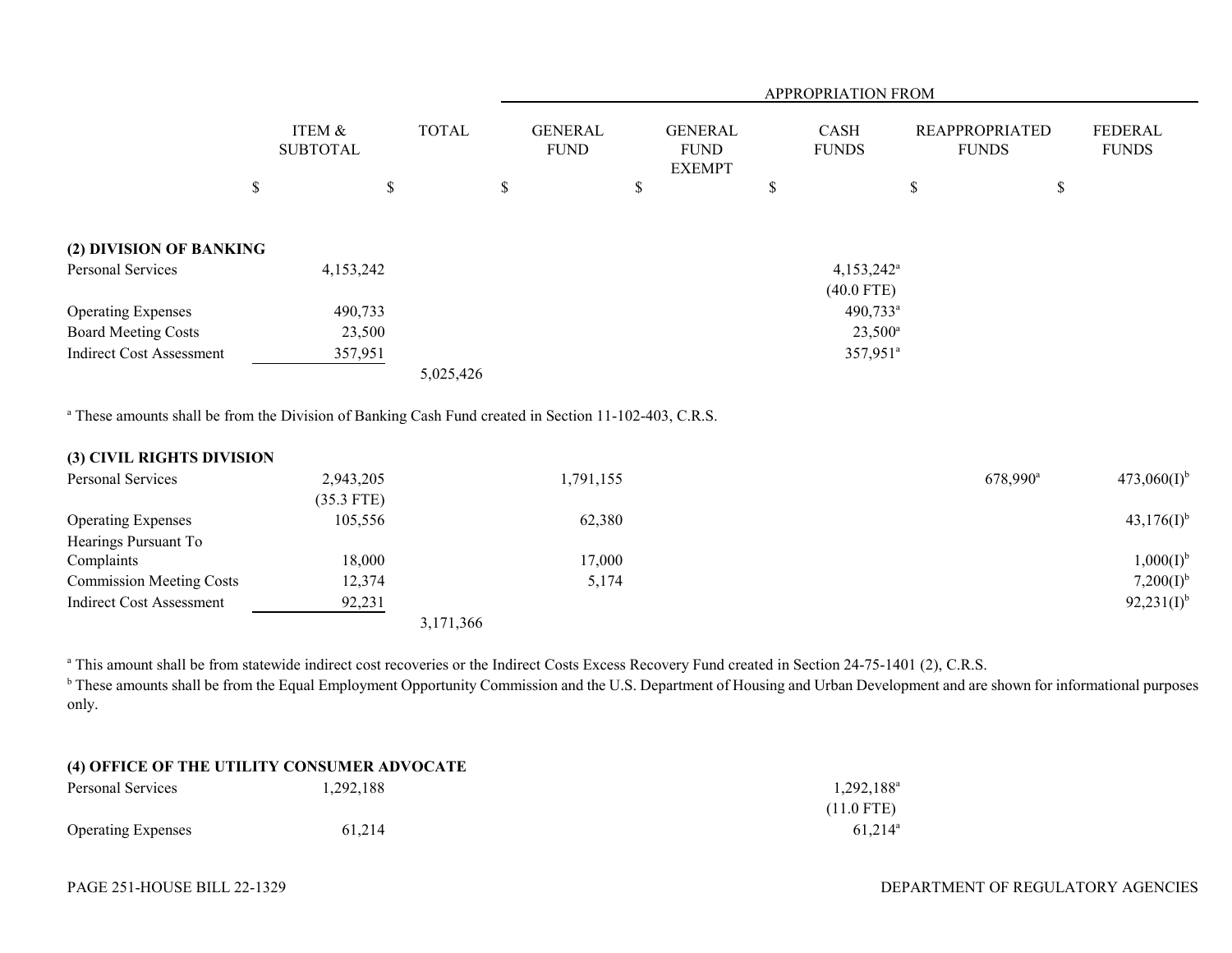|                                                                                                                                                                                  |                              |              |                               |                                                | APPROPRIATION FROM                     |                                       |                                |
|----------------------------------------------------------------------------------------------------------------------------------------------------------------------------------|------------------------------|--------------|-------------------------------|------------------------------------------------|----------------------------------------|---------------------------------------|--------------------------------|
|                                                                                                                                                                                  | ITEM $\&$<br><b>SUBTOTAL</b> | <b>TOTAL</b> | <b>GENERAL</b><br><b>FUND</b> | <b>GENERAL</b><br><b>FUND</b><br><b>EXEMPT</b> | CASH<br><b>FUNDS</b>                   | <b>REAPPROPRIATED</b><br><b>FUNDS</b> | <b>FEDERAL</b><br><b>FUNDS</b> |
|                                                                                                                                                                                  | $\mathbb S$<br>$\mathcal{S}$ |              | $\$$                          | $\$$                                           | \$                                     | $\mathbb S$<br>$\$$                   |                                |
| <b>Indirect Cost Assessment</b>                                                                                                                                                  | 98,436                       | 1,451,838    |                               |                                                | 98,436 <sup>a</sup>                    |                                       |                                |
| <sup>a</sup> These amounts shall be from the Public Utilities Commission Fixed Utility Fund created in Section 40-2-114 (1)(b)(II), C.R.S.                                       |                              |              |                               |                                                |                                        |                                       |                                |
| (5) DIVISION OF FINANCIAL SERVICES                                                                                                                                               |                              |              |                               |                                                |                                        |                                       |                                |
| Personal Services                                                                                                                                                                | 1,529,184                    |              |                               |                                                | 1,529,184 <sup>a</sup><br>$(15.6$ FTE) |                                       |                                |
| <b>Operating Expenses</b>                                                                                                                                                        | 145,961                      |              |                               |                                                | $145,961^a$                            |                                       |                                |
| <b>Indirect Cost Assessment</b>                                                                                                                                                  | 139,601                      | 1,814,746    |                               |                                                | $139,601^a$                            |                                       |                                |
| <sup>a</sup> These amounts shall be from the Division of Financial Services Cash Fund created in Section 11-40-106 (2), C.R.S.<br>(6) DIVISION OF INSURANCE<br>Personal Services | 9,275,893                    |              |                               |                                                | 9,257,041 <sup>a</sup><br>$(96.3$ FTE) |                                       | 18,852                         |
| <b>Operating Expenses</b><br>Out-of-State Travel                                                                                                                                 | 236,470                      |              |                               |                                                | 236,470 <sup>a</sup>                   |                                       |                                |
| Expenses<br>Senior Health Counseling                                                                                                                                             | 50,000                       |              |                               |                                                | $50,000(I)^{b}$                        |                                       |                                |
| Program                                                                                                                                                                          | 533,253                      |              |                               |                                                |                                        |                                       | 533,253 $(I)^c$<br>$(2.0$ FTE) |
| Transfer to CAPCO<br>Administration<br>Colorado Reinsurance                                                                                                                      | 85,291                       |              |                               |                                                | $85,291^{\circ}$                       |                                       |                                |
| Program                                                                                                                                                                          | 1,015,122                    |              |                               |                                                | $1,015,122$ <sup>d</sup>               |                                       |                                |
|                                                                                                                                                                                  |                              |              |                               |                                                | $(4.0$ FTE)                            |                                       |                                |
| <b>Indirect Cost Assessment</b>                                                                                                                                                  | 947,381                      | 12,143,410   |                               |                                                | 915,458 <sup>a</sup>                   |                                       | $31,923(I)^c$                  |
|                                                                                                                                                                                  |                              |              |                               |                                                |                                        |                                       |                                |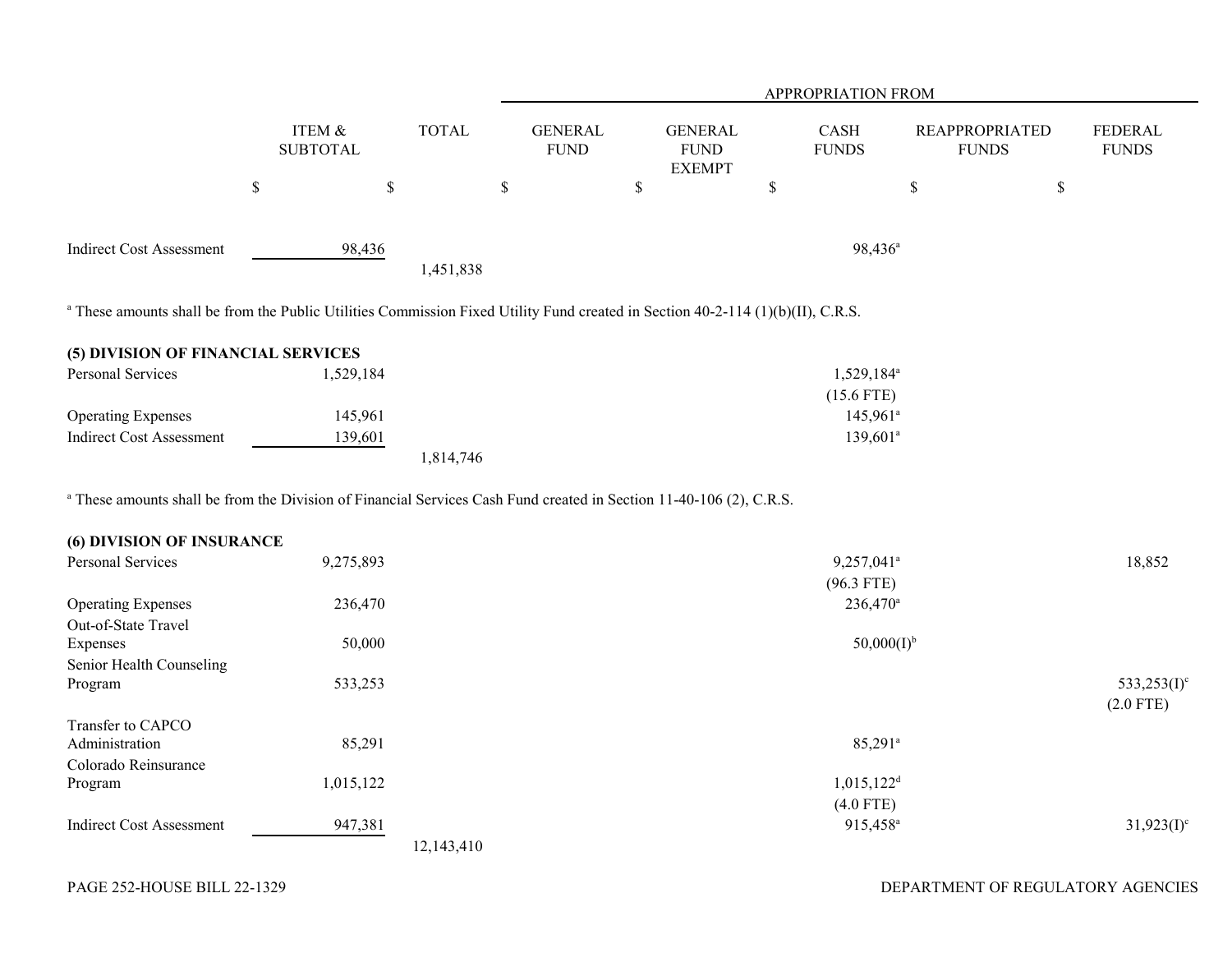|                                      |       | <b>APPROPRIATION FROM</b>                                                |                             |                                       |                                |  |  |  |  |  |  |
|--------------------------------------|-------|--------------------------------------------------------------------------|-----------------------------|---------------------------------------|--------------------------------|--|--|--|--|--|--|
| <b>ITEM &amp;</b><br><b>SUBTOTAL</b> | TOTAL | <b>GENERAL</b><br>GENERAL<br><b>FUND</b><br><b>FUND</b><br><b>EXEMPT</b> | <b>CASH</b><br><b>FUNDS</b> | <b>REAPPROPRIATED</b><br><b>FUNDS</b> | <b>FEDERAL</b><br><b>FUNDS</b> |  |  |  |  |  |  |
|                                      |       |                                                                          |                             |                                       |                                |  |  |  |  |  |  |

<sup>a</sup> Of these amounts, an estimated \$10,470,018 shall be from the Division of Insurance Cash Fund created in Section 10-1-103 (3), C.R.S., and an estimated \$24,242 shall be from the Viatical Settlements Cash Fund created in Section 10-7-619, C.R.S.

<sup>b</sup> This amount shall be from the Division of Insurance Cash Fund created in Section 10-1-103 (3), C.R.S. This amount is shown for informational purposes as it is continuously appropriated to the Department of Regulatory pursuant to Section 10-1-108 (9), C.R.S. This amount is from reimbursements from insurance companies for travel expenses and is shown for purposes of complying with the limitation on state fiscal year spending imposed by Section 20 of Article X of the State Constitution.

<sup>c</sup> These amounts shall be from the U.S. Department of Health and Human Services and are shown for informational purposes only.

<sup>d</sup> This amount shall be from the Reinsurance Program Cash Fund created in Section 10-16-1107 (1)(a), C.R.S.

## **(7) PUBLIC UTILITIES COMMISSION**

| Personal Services                   | 12,902,263 | $12,902,263^{\circ}$   |
|-------------------------------------|------------|------------------------|
|                                     |            | $(120.7$ FTE)          |
| <b>Operating Expenses</b>           | 693,235    | 693,235 <sup>a</sup>   |
| <b>Expert Testimony</b>             | 250,000    | $250,000^{\rm a}$      |
| Disabled Telephone Users            |            |                        |
| <b>Fund Payments</b>                | 777,809    | $777,809(I)^{t}$       |
| <b>Transfer to Reading Services</b> |            |                        |
| for the Blind Cash Fund             | 610,000    | $610,000^{\rm a}$      |
| Colorado Commission for             |            |                        |
| the Deaf, Hard of Hearing,          |            |                        |
| and Deafblind Cash Fund             | 1,992,589  | 1,992,589 <sup>a</sup> |
| Talking Book Library                | 250,000    | $250,000^a$            |
| Colorado Bureau of                  |            |                        |
| <b>Investigation Background</b>     |            |                        |
| Checks Pass-through                 | 104,377    | $104,377^{\circ}$      |
| Highway-Rail Crossing               |            |                        |
| Signalization Fund                  | 244,800    | $244,800^{\circ}$      |
| Colorado Electric                   |            |                        |
| <b>Transmission Authority</b>       | 500,000    | $500,000$ <sup>a</sup> |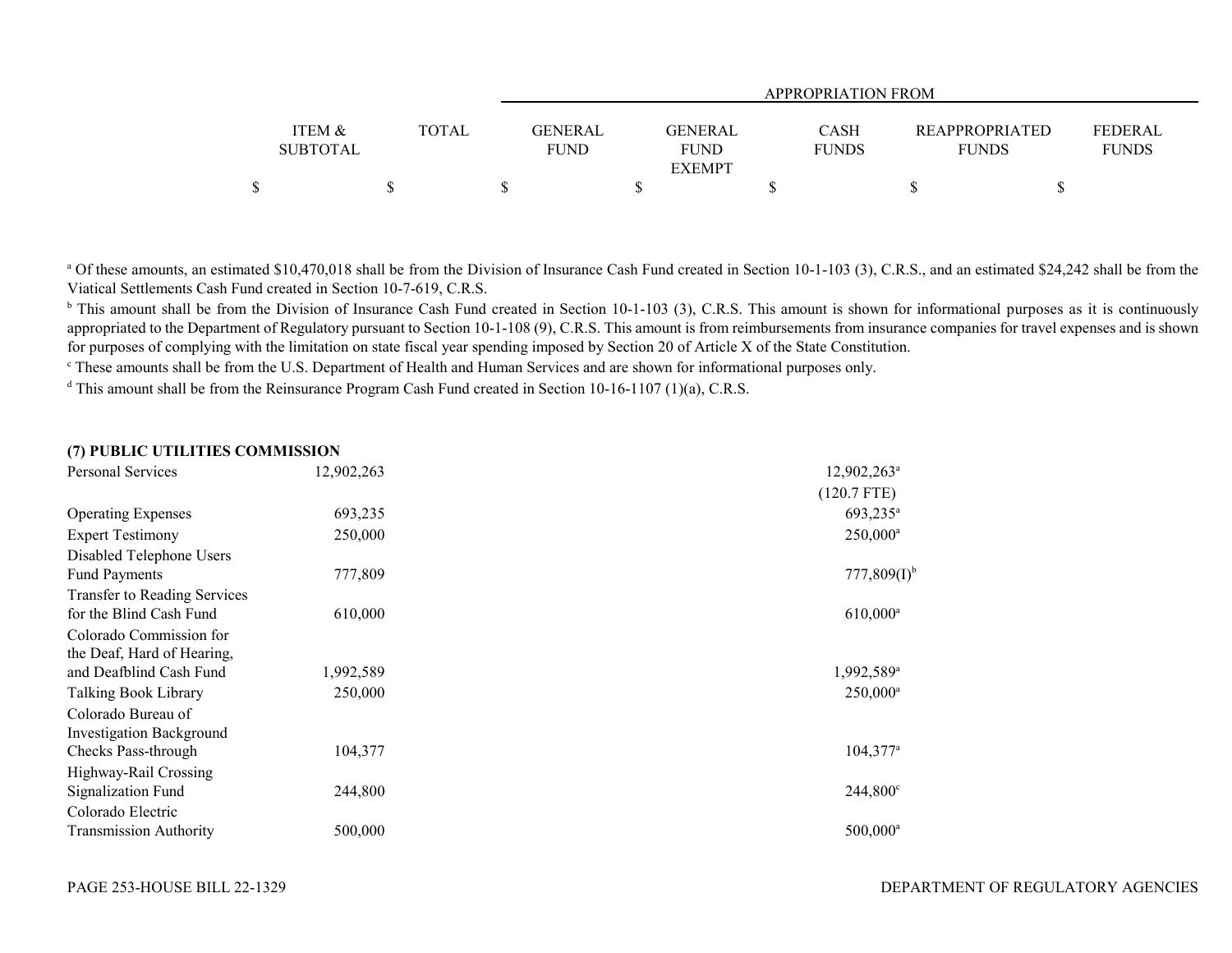|                          |   |                           |              |   | <b>APPROPRIATION FROM</b>     |                                                |    |                             |  |                                |                         |
|--------------------------|---|---------------------------|--------------|---|-------------------------------|------------------------------------------------|----|-----------------------------|--|--------------------------------|-------------------------|
|                          |   | ITEM &<br><b>SUBTOTAL</b> | <b>TOTAL</b> |   | <b>GENERAL</b><br><b>FUND</b> | <b>GENERAL</b><br><b>FUND</b><br><b>EXEMPT</b> |    | <b>CASH</b><br><b>FUNDS</b> |  | REAPPROPRIATED<br><b>FUNDS</b> | FEDERAL<br><b>FUNDS</b> |
|                          | S |                           | \$           | Ъ |                               |                                                | ۵D |                             |  |                                |                         |
| Indirect Cost Assessment |   | 1,120,925                 | 19,445,998   |   |                               |                                                |    | $1,080,116^a$               |  |                                | $40,809(1)^d$           |

<sup>a</sup> Of these amounts, an estimated \$11,285,453 shall be from the Public Utilities Commission Fixed Utility Fund created in Section 40-2-114 (1)(b)(II), C.R.S., an estimated \$3,152,913 shall be from the Colorado Telephone Users with Disabilities Fund created in Section 40-17-104 (1), C.R.S., an estimated \$2,204,477 shall be from the Public Utilities Commission Motor Carrier Fund created in Section 40-2-110.5 (6), C.R.S., an estimated \$1,019,227 shall be from the Telecommunications Utility Fund created in Section 40-2-114 (1)(b)(I), C.R.S., an estimated \$412,603 shall be from the Transportation Network Company Fund created in Section 40-10.1-607, C.R.S., an estimated \$223,831 shall be from the Colorado High Cost Administration Fund created in Section 40-15-208 (3)(a), C.R.S., and an estimated \$84,076 shall be from the 911 Surcharge Trust Cash Fund created in Section 29-11-102.3 (3)(c)(I), C.R.S.

<sup>b</sup> This amount shall be from the Colorado Telephone Users with Disabilities Fund created in Section 40-17-104 (1), C.R.S., and is shown for purposes of complying with Section 20 of Article X of the State Constitution. This money is continuously appropriated pursuant to Section 40-17-104 (1), C.R.S., and is shown for informational purposes only.

<sup>c</sup> This amount shall be from the Highway-Rail Crossing Signalization Fund created in Section 40-29-116 (1), C.R.S.

<sup>d</sup> This amount shall be from the U.S. Department of Transportation Federal Transit Administration and is shown for informational purposes only.

| (0) DIVISION OF REAL ESTATE     |           |           |                        |
|---------------------------------|-----------|-----------|------------------------|
| Personal Services               | 4,109,738 |           | 4,109,738 <sup>a</sup> |
|                                 |           |           | $(48.9$ FTE)           |
| <b>Operating Expenses</b>       | 198,627   |           | $198,627$ <sup>a</sup> |
| <b>Commission Meeting Costs</b> | 36,332    |           | $36,332^a$             |
| Hearings Pursuant to            |           |           |                        |
| Complaint                       | 4,000     |           | $4,000^{\rm a}$        |
| Mortgage Broker Consumer        |           |           |                        |
| Protection                      | 234,873   |           | 234,873 <sup>a</sup>   |
| Indirect Cost Assessment        | 437,595   |           | 437,595 <sup>a</sup>   |
|                                 |           | 5,021,165 |                        |

<sup>a</sup> These amounts shall be from the Division of Real Estate Cash Fund created in Section 12-10-215 (2)(b), C.R.S.

**(8) DIVISION OF REAL ESTATE**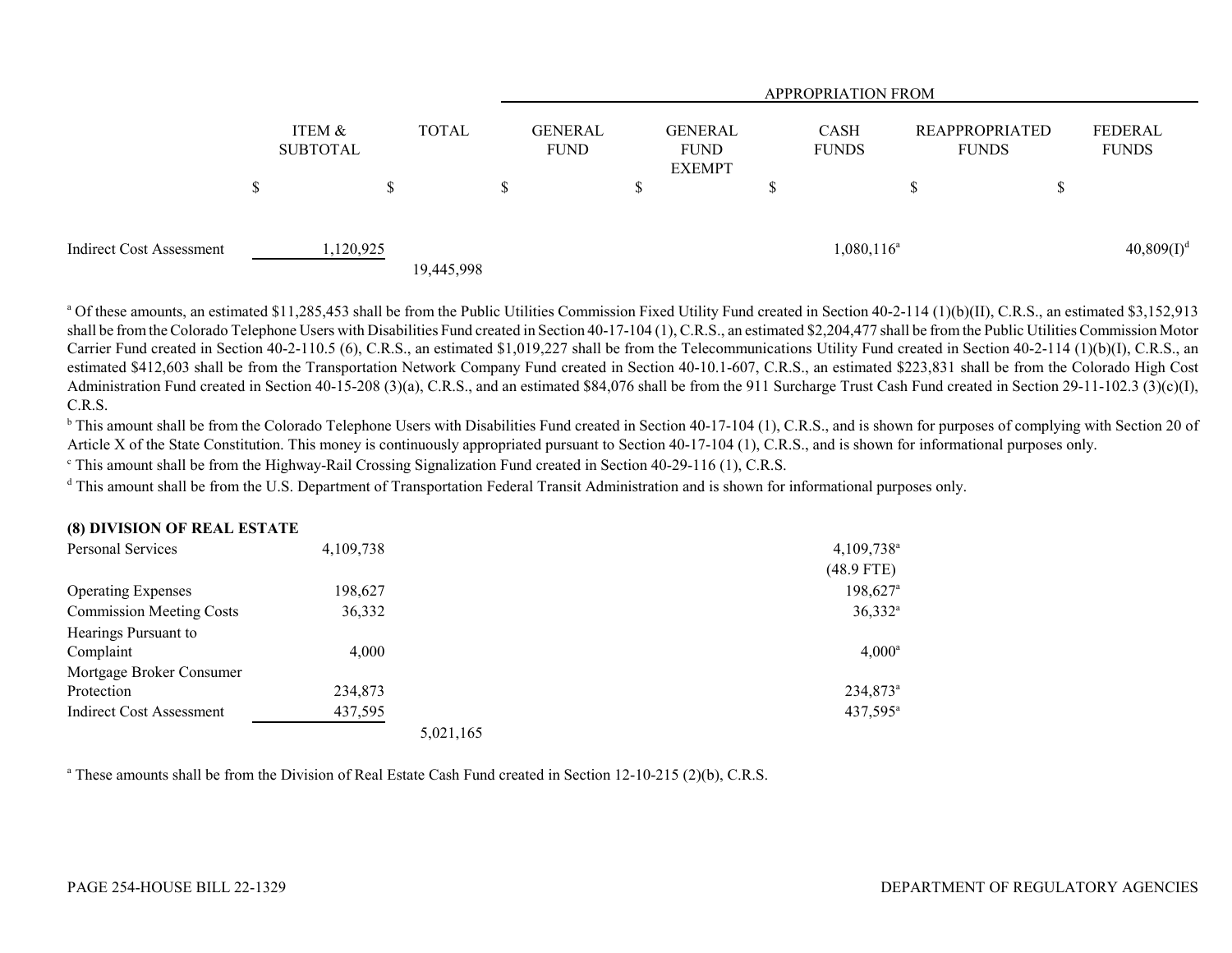|                                                                  |                             |              | APPROPRIATION FROM            |  |                                                |  |                             |                                       |    |                                |  |
|------------------------------------------------------------------|-----------------------------|--------------|-------------------------------|--|------------------------------------------------|--|-----------------------------|---------------------------------------|----|--------------------------------|--|
|                                                                  | ITEM &<br><b>SUBTOTAL</b>   | <b>TOTAL</b> | <b>GENERAL</b><br><b>FUND</b> |  | <b>GENERAL</b><br><b>FUND</b><br><b>EXEMPT</b> |  | <b>CASH</b><br><b>FUNDS</b> | <b>REAPPROPRIATED</b><br><b>FUNDS</b> |    | <b>FEDERAL</b><br><b>FUNDS</b> |  |
|                                                                  | \$                          | $\mathbb S$  | \$                            |  | \$                                             |  | \$                          |                                       | \$ | \$                             |  |
| (9) DIVISION OF PROFESSIONS AND OCCUPATIONS                      |                             |              |                               |  |                                                |  |                             |                                       |    |                                |  |
| Personal Services                                                | 16,822,737<br>$(208.6$ FTE) |              |                               |  |                                                |  |                             |                                       |    |                                |  |
| <b>Operating Expenses</b>                                        | 1,669,125                   |              |                               |  |                                                |  |                             |                                       |    |                                |  |
| Office of Expedited<br><b>Settlement Program Costs</b>           | 470,876                     |              |                               |  |                                                |  |                             |                                       |    |                                |  |
| Hearings Pursuant to                                             | $(5.0$ FTE)                 |              |                               |  |                                                |  |                             |                                       |    |                                |  |
| Complaint<br>Payments to Department of<br>Health Care Policy and | 307,075                     |              |                               |  |                                                |  |                             |                                       |    |                                |  |
| Financing                                                        | 14,652                      |              |                               |  |                                                |  |                             |                                       |    |                                |  |
| <b>Indirect Cost Assessment</b>                                  | 1,911,456                   | 21,195,921   |                               |  |                                                |  |                             | 20,602,470 <sup>a</sup>               |    | 593,451 <sup>b</sup>           |  |

<sup>a</sup> Of this amount, an estimated \$20,003,247 shall be from the Division of Professions and Occupations Cash Fund created in Section 12-20-105 (3), C.R.S., and an estimated \$478,416 shall be from the Prescription Drug Monitoring Fund created in Section 12-280-405 (1), C.R.S., and an estimated \$120,807 shall be from the Marijuana Tax Cash Fund created in Section 39-28.8-501 (1), C.R.S.

<sup>b</sup> Of this amount, \$324,041 shall be transferred from the Department of Health Care Policy and Financing from the Transfers to/from Other Departments, Transfer to Department of Regulatory Agencies for Nurse Aid Certification line item in the Executive Director's Office, and \$269,410 shall be transferred from the Department of Public Health and Environment from the Medicaid/Medicare Certification Program line item in the Health Facilities and Emergency Medical Services Division, Health Facilities Programs section.

| (10) DIVISION OF SECURITIES  |           |                        |
|------------------------------|-----------|------------------------|
| Personal Services            | 2,488,252 | $2,488,252^{\circ}$    |
|                              |           | $(24.0$ FTE)           |
| <b>Operating Expenses</b>    | 99,064    | 99,064 <sup>a</sup>    |
| Hearings Pursuant to         |           |                        |
| Complaint                    | 19.594    | $19.594^{\circ}$       |
| <b>Board Meeting Costs</b>   | 4.500     | $4,500^{\circ}$        |
| Securities Fraud Prosecution | 1,273,384 | 1,273,384 <sup>a</sup> |